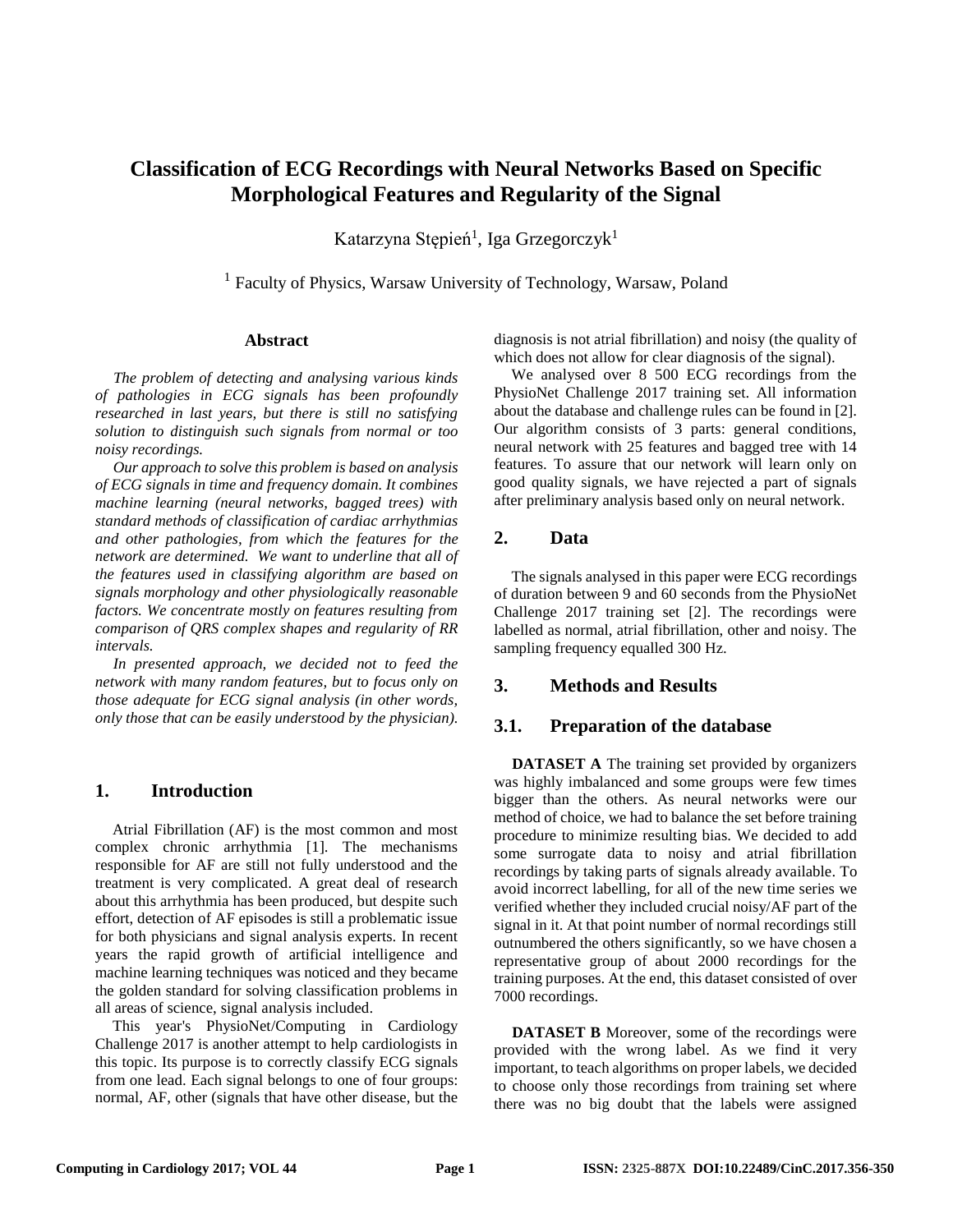correctly. The fastest way to do so, minding the size of the dataset, was to initially train a neural network with extracted features and compare results produced by our algorithm with original labels. Looking at the plots we confirmed that our good answers belonged to the properly labelled signals. This way we had only recordings with labels we agreed with. This was less time consuming than going through all plots and changing labels manually. In this dataset, we had about 4000 signals total.

## **3.2. Pre-processing of the signals & Features**

First step of signal preparation included detecting locations of R-peaks in ECG signal, using algorithm described in [3,4], as many of our features were based on regularity of QRS complexes occurrence. Because some of the features required specific filtration, we did not filter signal as a general pre-processing step, but individually for each feature. List of used features is presented below.

- **Pow1** power of signal filtered in bandpass 1-40 Hz
- **Pow2** power of signal filtered in bandpass 1-3 Hz
- **Sum-change** it gives information how big is the change between base signal and signal filtered with moving mean algorithm, which corresponds to smoothness of the recording. It is calculated as sum of absolute values of differentiated signal, divided by that sum for filtered signal (see Figure 1).
- **Angle** the number of QRS complexes in the whole signal, that are wider that double mean angle in the whole signal. It is not normalized by length of the signal.
- **Zero-line** parameter determining how many times signal crosses zero line, normalized by length of signal. The bigger value is obtained, the nosier signal is.
- **QRS-no** number of QRS complexes in the signal, normalized by length of signal.
- **Diff-RR** mean of vector of absolute values of differences between consecutive RR intervals.
- **HR-mean** average RR interval.
- **HR-mean-cut** averaged RR interval, but with minimal and maximal RR rejected. It is calculated to avoid some mistakes caused by incorrect QRS



Figure 1 Sum-change parameter correspond to the information about the difference between base and filtered signal. In the first picture, normal signal is presented with the value of sum-change about 1.58. Noisy signal in the second picture is described with bigger value of this parameter (about 2.24).

detection (e.g. very long, not physiological RR intervals).

- **Group-no** number of groups of different complex shapes in the same recording. This parameter was created by overlapping all QRS complexes in the signal. According to the physiology of myocardial activity, shapes of the consecutive peaks should be similar in a normal, healthy case. Another situation may indicate arrhythmia or other heart problem (see Figure 2). Clustering of QRS complexes is a method commonly used in analysis of medical time series, e.g. it was applied to ECG analysis by Martin Lagerholm et al. [5] and to electrogram signals by Faes et al. [6].
- **Group-max** the number of complexes in the largest group divided by the number of all complexes (see Figure 2).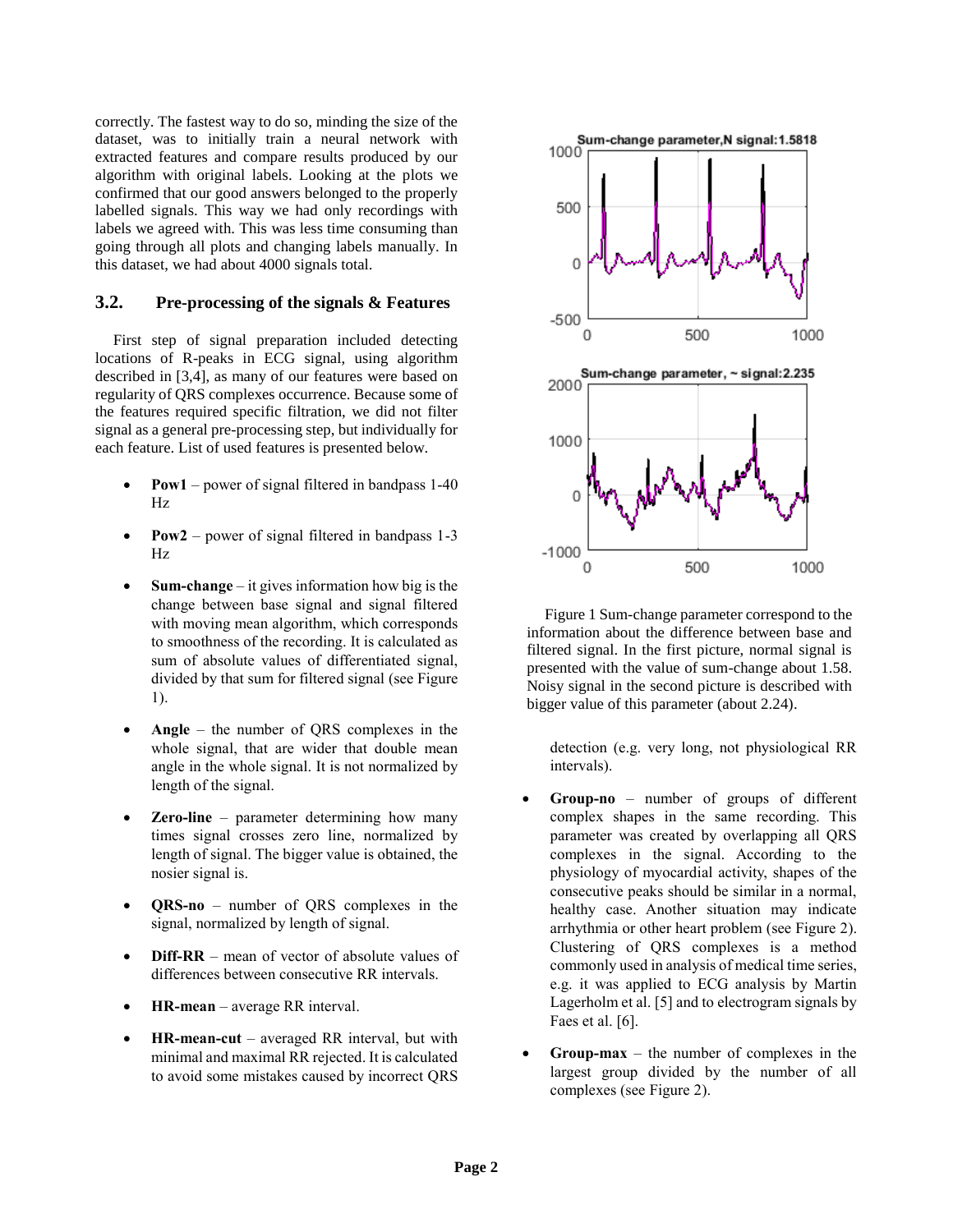

Figure 2 On the right signals with R-peaks locations are shown, on the left overlapped QRS complexes. A&B present AF signal, C&D normal signal and E&F signal labelled as other. Analyzing groups of QRS complexes in those examples, we see that for normal signal we obtain one group, for other -two groups, and 3 groups for AF signal. Max-group parameter for C&D is 1, for E&F about 0.8, and for A&B about 0.7. The bigger this parameter is, the higher probability that signal is labelled as normal or other.

- **STD-RR** standard deviation of RR intervals.
- Parameters given by authors of sample entry dedicated by AF identification (**OriginCount, IrrEv, PACEv, AFEv**).

We used not only the features from the list, but also new ones based on them. New features were created as multiplication or division for feature couples from the list. To choose the best set of features, we used brute-forced code for particular parts of algorithm (in every part another set was used).

#### **3.3. Classification**

#### **PRELIMINARY CONDITIONS**

 The first stage of the classification in proposed algorithm are preliminary conditions, chosen empirically from the set of prepared features. It was designed to preclassify noisy and atrial fibrillation recordings. The implementation determining noisy signals includes 8 specific conditions with thresholds impossible to fulfil by a properly registered recording. The condition for AF class is based on the feature proposed by the organizers.

#### **NEURAL NETWORK CHARACTERIZATION AND TRAINING**

 The neural network we created consists of one hidden layer with 13 neurons. The size of input layer is equal to number of chosen features, which is 25. There are 4 neurons in the output layer, each of them informs what is the probability that the signal belongs to consecutive classes. At this point we choose the maximum value, which informs to which class the recording was assigned by the neural network. If it exceeds the threshold of 0.9 we take it as a final result, otherwise the problem is passed to bagged trees algorithm. This way, the result from the neural network is given with very high specificity. The neural network was trained on the dataset B, so only on the signals with proper labels.

#### **BAGGED TREES**

 When the neural network described above cannot classify the signal with high certainty, the bagged trees algorithm takes the role of final classifier. It is built from 15 trees and makes decision basing on 14 carefully chosen features. This algorithm was trained on dataset A, which is a balanced set of recordings from original training set. The reason why we decided to use this method as an additional classifier was its long-time of calculations, particularly in comparison to neural networks.